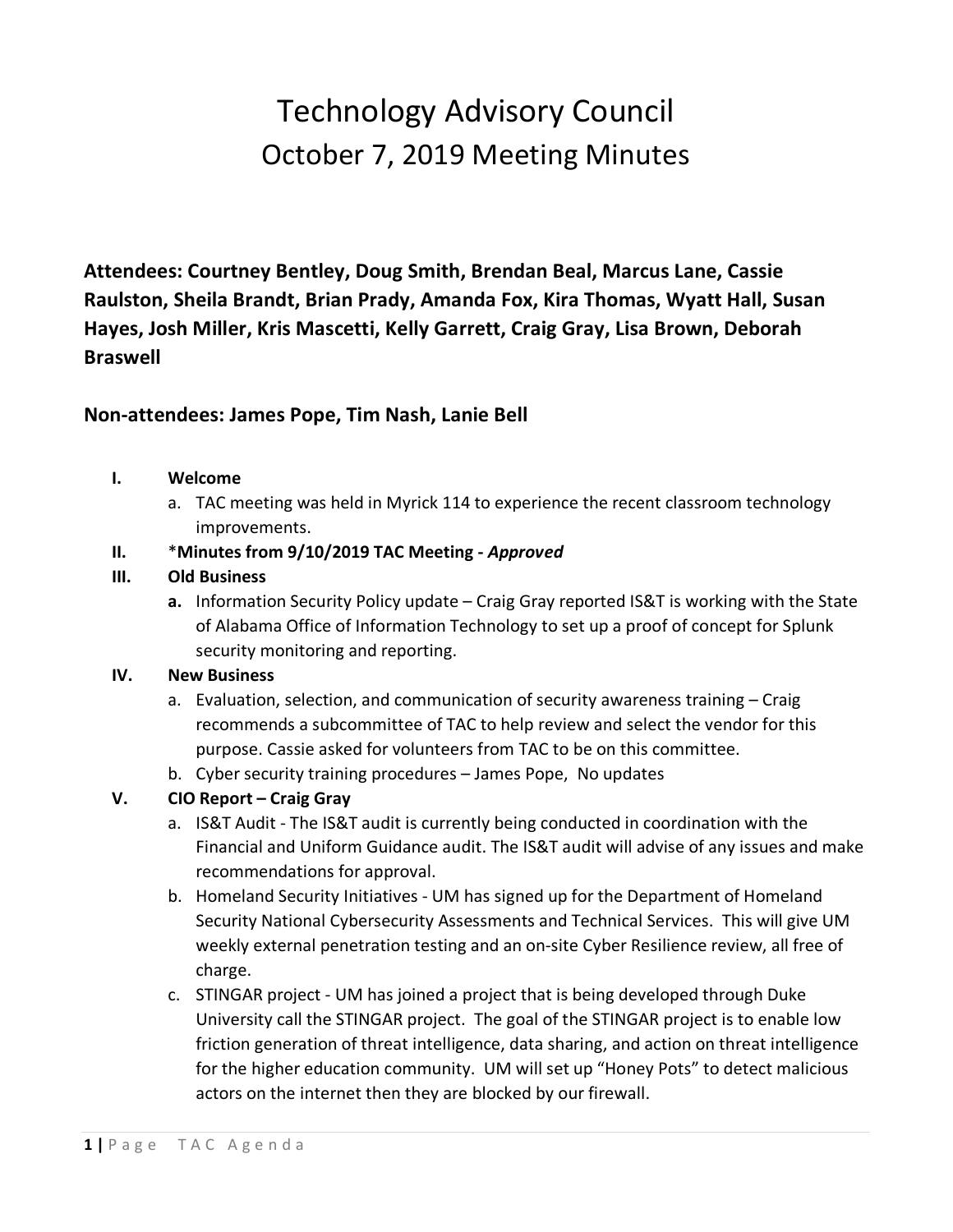#### **VI. Subcommittee Reports and Actions**

- a. \*Academic Support Lisa Brown presented the Recommendation for summer 2020 Classroom Standardization – *Approved*. Classrooms approved for 2020 classroom standardization are:
	- 1. Bloch 205
	- 2. UMOM 201
	- 3. Comer 208
	- 4. Willis 201
	- 5. Davis 215
- b. Digital Communications Kira Thomas presented the following updates:
	- 1. New committee members 2019-2020 are Randi Tubbs, Academic Affairs; Alina Olteanu, Arts & Sciences; Vanessa Cottingham, Business Affairs; Gabriel Martires, IS&T.
	- 2. Updates to Montevallo.edu homepage Wesley Hallman, Gabriel Martires and Kathy Adams are working with KP3 to put the approved changed in place as soon as possible.
	- 3. Digital signage updates Craig Gray has asked that MarComm take on the management of institutional messaging on University digital signage. Soft rollout was Fall 2019 with Official rollout is January 2020.
	- 4. Vallo Voice survey survey questions were submitted to TAC for review. The survey will run October 16-31, 2019 with results to Digital Communications Committee on November 6. Results to be presented at November 12, 2019 TAC meeting.
- c. Executive Amanda Fox
	- 1. New TAC members are Doug Smith Faculty Senate and Wyatt Hall Athletics staff.
- d. Policy and Procedures Brian Prady
	- 1. Information Technology Security Program Draft Policy 01.011 update has been sent to Faculty and Staff Senate for approval.
- e. Projects and Planning Kris Mascetti
	- 1. Sedona update Sedona training for functional admins and department heads is scheduled for October 23 from 3:00-5:00PM in the EBSCO classroom at the Library. Faculty training will be at a later date, TBD. All sessions will be recorded.
	- 2. DUO DUO implementation is starting now. Students and VPN users will be first – by Christmas break.
	- 3. IS&T updates (projects, etc.) Office 365 conversion is complete. Looking at a new SPAM filter, Barracuda is one option. Banner 9 selfservice apps are in the testing phase. Windows 7 to Windows 10 conversion is beginning. Approximately 800 computers will be changed.